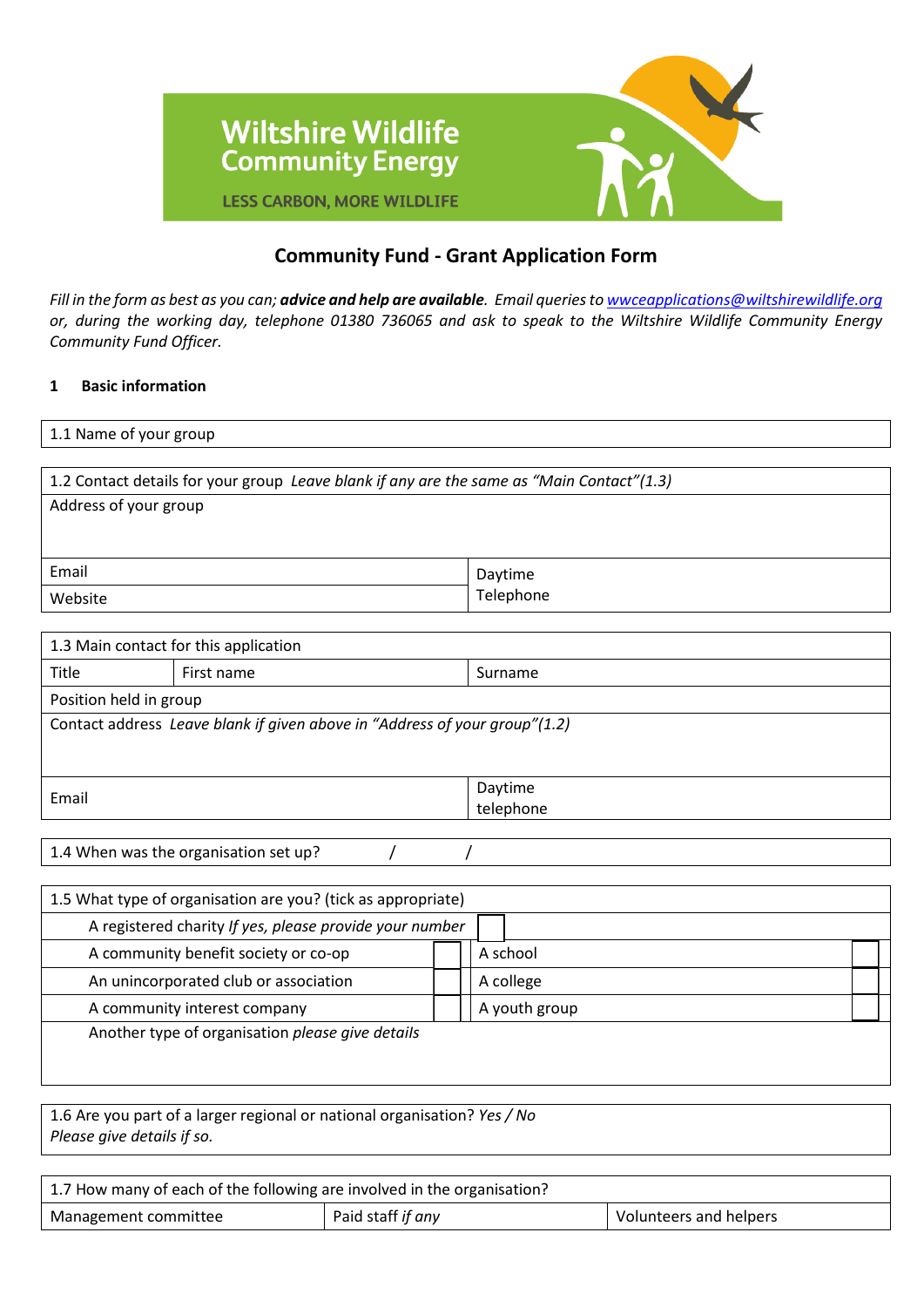### **2 Your application; information about your project**

| 2.1 Project Name (what are you calling your project?)                               |  |  |                  |  |  |
|-------------------------------------------------------------------------------------|--|--|------------------|--|--|
| 2.2 What are the planned start and end dates of the project that this grant is for? |  |  |                  |  |  |
| Project start date                                                                  |  |  | Project end date |  |  |

2.3 Where will the project take place? *provide a postcode if you can*

2.3 Please describe your project in one sentence.

| 2.4 Which areas below will your project benefit?: tick all points applicable to the project, add comments if you wish |  |  |  |  |
|-----------------------------------------------------------------------------------------------------------------------|--|--|--|--|
| Wildlife conservation                                                                                                 |  |  |  |  |
| Climate change mitigation<br>2.                                                                                       |  |  |  |  |
| 3. Carbon reduction                                                                                                   |  |  |  |  |
| 4. Reduction of fuel poverty                                                                                          |  |  |  |  |

2.4 Now describe your project in more detail including *(maximum 500 words)* What do you want your project to achieve / what difference will it make? Why is it needed? How will you do it? Who will benefit from it?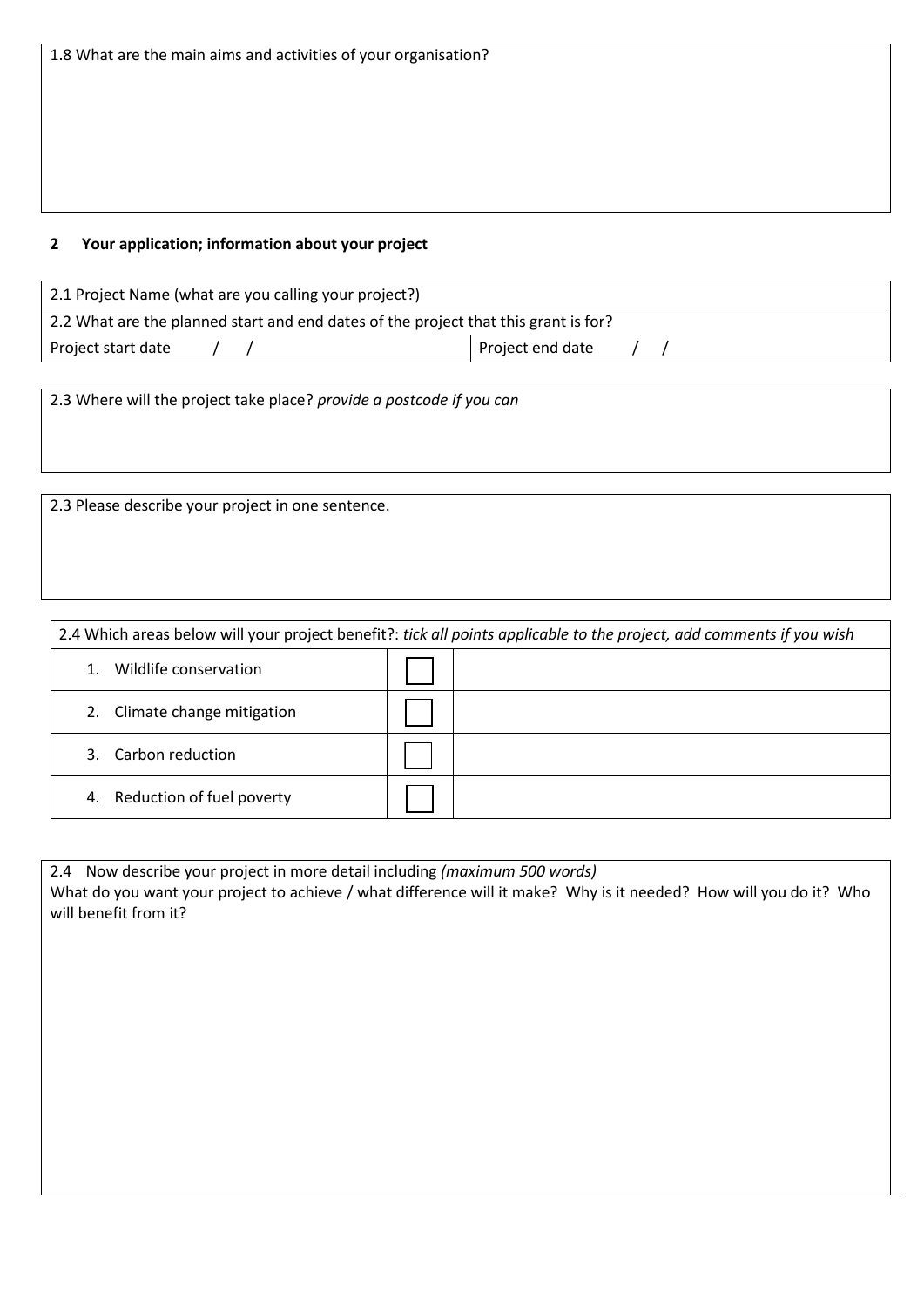2.5 How will you know it has worked? Examples of this may include:

- do a questionnaire with people who took part to find out how your project made a difference;
- take and show us pictures; and/or
- collect some figures such as numbers of people involved.

2.6 List the people key to delivering the project *Tell us their roles and what relevant skills and experience they have*

2.7 What is the long-term plan for any project assets (equipment, knowledge etc)?

## **3. Financial information**

|    | 3.1 The estimated costs of the project are:                                           |   |
|----|---------------------------------------------------------------------------------------|---|
|    | Staff costs                                                                           | £ |
| 2. | Materials (capital works)                                                             | £ |
| 3. | Payments to contractors                                                               | £ |
| 4. | Printing, postage, stationery etc.                                                    | f |
| 5. | Other please give details e.g. volunteer expenses, travel expenses, refreshments, etc | £ |
|    |                                                                                       |   |
|    | Total project cost (total of the 5 rows above)                                        |   |

| 3.3 If the funds needed are bigger than the amount of grant requested, tell us how you are going to find the remaining |
|------------------------------------------------------------------------------------------------------------------------|
|                                                                                                                        |
|                                                                                                                        |
|                                                                                                                        |